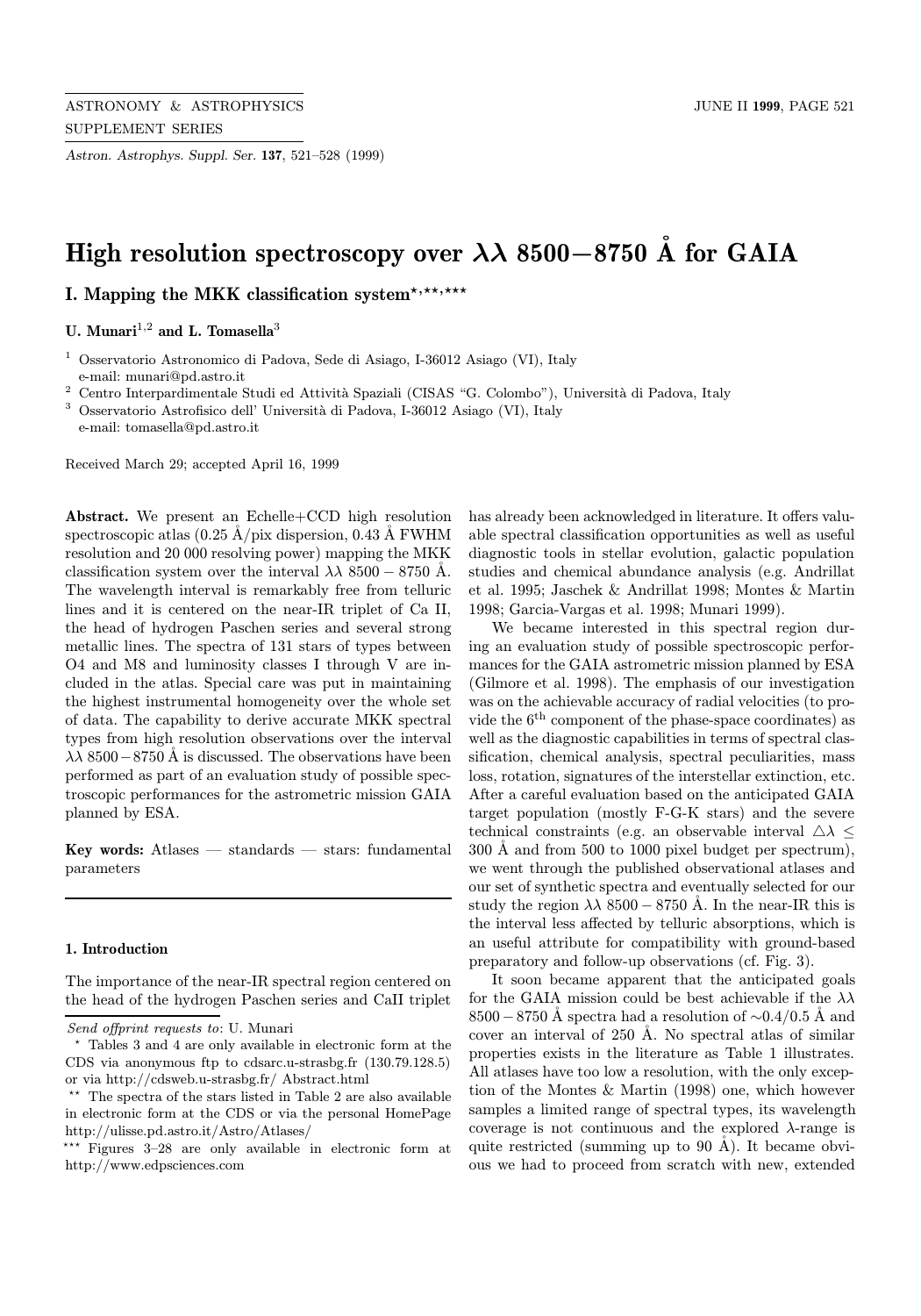|                       |      |               | dispersion<br>$(\dot{A}/\text{pix})$ | resolution<br>$(PSF, \AA)$ | res. power | N. stars | spectral types                  |
|-----------------------|------|---------------|--------------------------------------|----------------------------|------------|----------|---------------------------------|
| this atlas            |      |               | 0.25                                 | 0.43                       | 20 000     | 131      | O <sub>4</sub> - M <sub>8</sub> |
| Montes, Martin        | 1998 | A&AS 128, 485 | 0.07                                 | 0.14                       | 60 000     | 83       | $F2 - M8$                       |
| Andrillat et al.      | 1995 | A&AS 112, 475 | 0.9                                  | 1.20                       | 7 200      | 76       | $O$ - $G0$                      |
| Serote Roos et al.    | 1996 | A&AS 117, 93  | 0.43                                 | 1.25                       | 6 900      | 21       | B3 - M5                         |
| Carquillat et al.     | 1997 | A&AS 123, 5   | 0.9                                  | 2.0                        | 4 300      | 36       | $G0 - M4$                       |
| Fluks et al.          | 1994 | A&AS 105, 311 | 1.0                                  | 2.8                        | 3 100      | 97       | $M0 - M8$                       |
| Allen, Strom          | 1995 | AJ 109, 1379  | 1.9                                  | 4.5                        | 1 900      | 275      | B8 - M7                         |
| Kiehling              | 1987 | A&AS 69, 465  | 10                                   | 10                         | 860        | 60       | $F0 - M6$                       |
| Silva, Cornell        | 1992 | ApJS 81, 865  | 5.0                                  | 11                         | 780        | 72       | $-M6$<br>$\Omega$               |
| Danks, Dennefeld      | 1994 | PASP 106, 382 | 4.3                                  | 12                         | 720        | 126      | $- M7$<br>$\Omega$              |
| Pickles               | 1985 | ApJS 59, 33   | 3.0                                  | 14                         | 610        | 178      | $-M6$<br>$\Omega$               |
| Kirkpatrick et al.    | 1991 | ApJS 77, 417  | 8                                    | 15                         | 570        | 77       | K5 - M9                         |
| Torres-Dodgen, Weaver | 1993 | PASP 105, 693 | $\overline{7}$                       | 15                         | 570        | 61       | - M3<br>$\Omega$                |
| Weaver, Torres-Dodgen | 1995 | ApJ 446, 300  | $\overline{7}$                       | 15                         | 570        | 43       | $A0 - A9$                       |

**Table 1.** A list ordered by resolution of atlases covering all or part of the  $\lambda\lambda$  8500 – 8750 Å spectral region investigated in the present paper. Only digital atlases with a spectral resolution of  $15 \text{ Å}$  or better are listed

observations. We performed them with the Echelle+CCD spectrograph of the Astronomical Observatories of Padova & Asiago, adopting a 0.25 Å/pix dispersion and a 0.43 Å resolution in the FWHM of the PSF sense (corresponding to a resolving power 20 000). Such a resolution nicely fills in the gap at the highest resolutions documented by Table 1 (our resolution is 3 times that of Andrillat et al. 1995 and 1/3 the one adopted by Montes & Martin 1998).

The present atlas should be of interest also to observers working with the new generation of high-resolution spectrographs now coming on-line on the largest telescopes, which include the 20 000 among their operative resolving powers (cf. Pilachowski et al. 1995).

In this paper we present an extended mapping of the Yerkes–MKK spectral classification system (Morgan et al. 1943; Morgan & Keenan 1973) through observations of 131 MKK standard stars (mainly selected from the atlas of Yamashita et al. 1977). In successive papers in this series we will deal with peculiar spectra, synthetic Kurucz spectra, chemical abundance analysis, radial and rotational velocities, spectral signatures correlated to the reddening, etc.

## 2. Observations

The observations have been carried out with the Echelle spectrograph mounted at the Cassegrain focus of the 1.82 m telescope operated by Astronomical Osservatories of Padova and Asiago on top of Mt. Ekar, Asiago (Italy). The detector has been a Thomson THX31156 CCD  $1024 \times 1024$  pixels, 19  $\mu$ m each. A 3 mm thick OG455

filter was used to suppress the cross-disperser II order. Great care was put in maintaining constant the dispersion and resolution over the whole observing campaign. The observations have been completed in 12 months (Dec. 1997 – Dec. 1998), which contributed to the homogeneity of the spectra included in this atlas. Reduction of the spectra has been performed in a standard way with the IRAF package running on PCs under the Linux operative system.

The program stars have been selected mainly from the Yamashita et al. (1977) atlas of the MKK classification system (identified by YNN in the  $7<sup>th</sup>$  column of Table 2). If a given spectral type was not covered by YNN or the YNN star was too south and/or too faint, suitable targets were selected from other compilations of spectral standard stars. In the latter case, intercomparison of the spectral classifications given in the various catalogues and atlases generally show agreement at a level of  $\pm 1$ spectral subclass and  $\pm 1$  luminosity class (which is fully acceptable because the aim of this paper is not to reclassify the program stars but to investigate the classification potential of high resolution spectra in the near-IR). The 131 selected target stars are listed in Table 2, which columns give the following content: Column 1. HD number.

Column 2. HIP number from the Hipparcos Catalogue.

Column 3. V magnitude from the Hipparcos Catalogue.

Columns 4-5. RA and DEC from the Hipparcos Catalogue expressed on the International Celestial Reference System (ICRS; for the few program stars not in the Hipparcos Catalogue, the  $V$ , RA and DEC. values come from the SIMBAD database).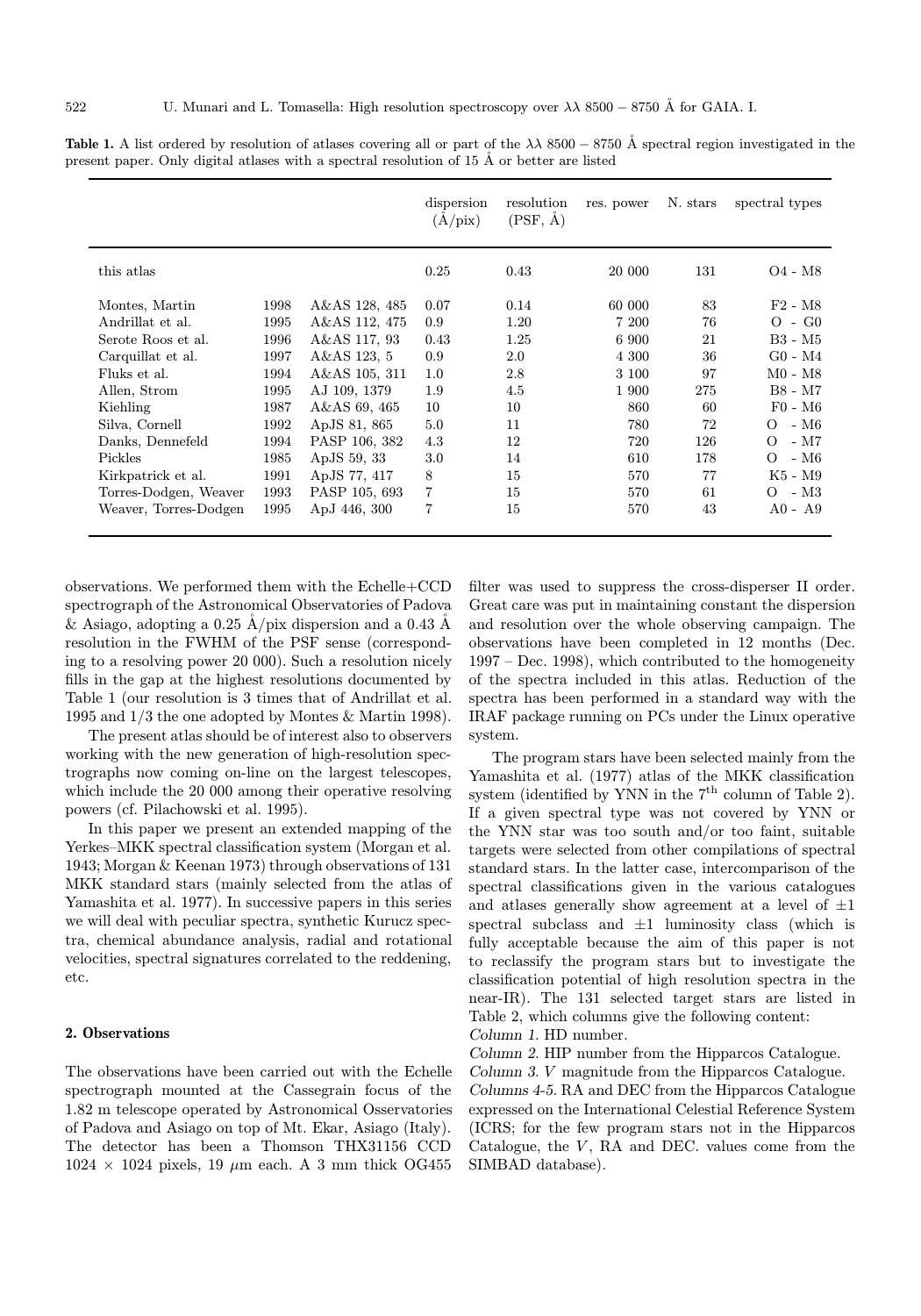Table 2. Program stars and journal of observations. See text (Sect. 2) for detailed column description

| HD               | HIP             | V            | α                            | δ<br>(J2000.0)                   | spectr.                                | source                   | [Fe/H]             | <i>vsini</i> | cv               | var          | SB              | expt         | S/N        | atl.        |
|------------------|-----------------|--------------|------------------------------|----------------------------------|----------------------------------------|--------------------------|--------------------|--------------|------------------|--------------|-----------------|--------------|------------|-------------|
| 190429           | 98753           | 6.62         | 300.87250605                 | $+36.02515949$                   | O <sub>4</sub> If                      | <b>YNN</b>               |                    | 165          |                  | $\mathbf D$  |                 | 1800         | 100        | t           |
| 15629            | 11891           | 8.46         | 038.33578505                 | $+61.52172056$                   | 05V                                    | j                        |                    | 155          |                  | $\mathsf{C}$ |                 | 9600         | 180        |             |
| 210839           | 109556          | 5.05         | 332.87743467                 | $+59.41451451$                   | O6 I                                   | <b>YNN</b>               |                    | 275          | $\mathbf{1}$     | $U, \alpha$  |                 | 1200         | 150        | t           |
| 190864           | 98976           | 7.78         | 301.41585197                 | $+35.60779177$                   | O6.5 III                               | W                        |                    | 105          |                  |              |                 | 5100         | 120        | $\mathbf t$ |
| 199579<br>192639 | 103371<br>99768 | 5.96<br>7.12 | 314.14490863<br>303.62679461 | +44.92472729<br>+37.35383972     | O6 V<br>O7 Ib                          | <b>YNN</b><br><b>YNN</b> |                    | 160<br>125   | $\mathbf{1}$     | M            | SB <sub>1</sub> | 3000<br>3600 | 150<br>120 | $\mathbf t$ |
| 167771           | 89630           | 6.52         | 274.36898577                 | $-18.46344703$                   | O7 III                                 | <b>YNN</b>               |                    | 110          | $\mathbf{1}$     | M            | SB <sub>2</sub> | 3000         | 90         |             |
| 217086           | 113306          | 7.64         | 344.19662186                 | $+62.72713216$                   | 07 V                                   | j                        |                    | 315          |                  |              |                 | 4200         | 150        |             |
| 167971           | 89681           | 7.38         | 274.52456493                 | $-12.24257847$                   | O8 <sub>Ib</sub>                       | <b>YNN</b>               |                    | 135          | $\overline{c}$   | P, EB        |                 | 2400         | 120        |             |
| 203064           | 105186          | 5.04         | 319.61325695                 | +43.94596690                     | O8 III                                 | bsc                      |                    | 315          | $\mathbf{1}$     | U ell        | SB1             | 900          | 170        |             |
| 46966            | 31567           | 6.87         | 099.10787109                 | $+06.08318783$                   | O8 V                                   | j                        |                    | 90           |                  |              |                 | 3840         | 160        |             |
| 13268            | 10228           | 8.19         | 032.87375163                 | $+56.15881813$                   | O8 <sub>V</sub>                        | j                        |                    | 320          |                  | $\mathbf C$  |                 | 3600         | 90         |             |
| 210809           | 109562          | 7.56         | 332.91085398                 | +52.42999088                     | O9 Ib                                  | <b>YNN</b>               |                    | 120          | $\mathbf{1}$     | U            |                 | 7200         | 140        |             |
| 207198           | 107374<br>1415  | 5.94<br>6.11 | 326.22201408<br>004.42944015 | $+62.46057429$                   | $O9$ Ib-II<br>O9 III                   | <b>YNN</b><br>bsc        |                    | 80<br>130    |                  |              | SB <sub>2</sub> | 1440<br>2640 | 220<br>180 |             |
| 1337<br>193322   | 100069          | 5.83         | 304.52912505                 | +51.43309422<br>+40.73209817     | <b>O9 V</b>                            | <b>YNN</b>               |                    | 150          |                  | D            |                 | 2400         | 120        |             |
| 214680           | 111841          | 4.89         | 339.81532883                 | $+39.05028301$                   | <b>O9 V</b>                            | <b>YNN</b>               |                    | 30           |                  |              |                 | 1440         | 180        | t           |
| 228779           |                 | 8.92         | 304.47550000                 | +34.81738889                     | O9.5 I                                 | j                        |                    |              |                  |              |                 | 1200         | 60         |             |
| 30614            | 22783           | 4.26         | 073.51254425                 | $+66.34266029$                   | O9.5 Ia                                | YNN                      | $+0.30$            | 80           | $\mathbf{1}$     | U            | SB1             | 380          | 200        |             |
| 37742            | 26727           | 1.74         | 085.18968672                 | $-01.94257841$                   | O9.5 Ib                                | $\mathbf{g}% _{0}$       | $+0.04$            | 135          |                  | D            |                 | 54           | 160        | d           |
| 16429            | 12495           | 7.70         | 040.18729039                 | +61.28223708                     | O9.5 III                               | j                        |                    | 165          |                  | D            |                 | 5400         | 120        |             |
| 37468            | 26549           | 3.77         | 084.68652211                 | $-02.60006791$                   | 09.5 V                                 | <b>YNN</b>               |                    | 110          |                  | D            |                 | 1200         | 130        | d           |
| 37128            | 26311           | 1.69         | 084.05338572                 | $-01.20191725$                   | B0 Ia                                  | <b>YNN</b>               |                    | 85           | $\mathbf{1}$     | U            |                 | 120          | 120        |             |
| 48434            | 32226           | 5.88         | 100.91102453                 | $+03.93253483$                   | B0 III                                 | <b>YNN</b>               |                    | 70           |                  |              |                 | 1200         | 110        |             |
| 217035<br>198478 | 102724          | 7.74<br>4.81 | 344.12854170<br>312.23455583 | $+62.86869444$<br>$+46.11414081$ | B <sub>0</sub> V<br>B <sub>3</sub> Ia  | j<br><b>YNN</b>          | $-0.23$            | 170<br>30    | $\mathbf{1}$     | $U, \alpha$  |                 | 7800<br>1200 | 160<br>220 |             |
| 21483            | 16203           | 7.06         | 052.19438591                 | $+30.37536712$                   | B3 III                                 | <b>YNN</b>               |                    |              |                  | C            |                 | 2100         | 130        |             |
| 32630            | 23767           | 3.18         | 076.62862102                 | +41.23464074                     | B <sub>3</sub> V                       | <b>YNN</b>               | $-0.21$            | 125          | $\mathbf{1}$     | M            |                 | 1500         | 90         |             |
| 74280            | 42799           | 4.30         | 130.80619315                 | $+03.39866539$                   | B <sub>4</sub> V                       | bsc                      |                    | 125          |                  | C            |                 | 1250         | 160        | d           |
| 164353           | 88192           | 3.93         | 270.16131466                 | $+02.93158759$                   | B <sub>5</sub> Ib                      | YNN                      |                    | 20           |                  |              |                 | 1500         | 160        | a,d,t       |
| 184930           | 96468           | 4.36         | 294.18031892                 | $-01.28655047$                   | B5 III                                 | YNN                      |                    | 75           | 1                | M            |                 | 1440         | 160        |             |
| 147394           | 79992           | 3.91         | 244.93519958                 | +46.31327084                     | B5 IV                                  | <b>YNN</b>               | $+0.15$            | 30           | $\mathbf{1}$     | P, SPB       |                 | 540          | 150        |             |
| 198183           | 102589          | 4.53         | 311.85219564                 | $+36.49073658$                   | B <sub>5</sub> V                       | g                        |                    | 165          | 2                | $U, \gamma$  |                 | 1200         | 180        | a           |
| 219688           | 115033          | 4.41         | 349.47584844                 | $-09.18248990$                   | B5 V                                   | <b>YNN</b>               |                    | 340          | $\mathbf{1}$     | М            |                 | 1200         | 160        | d           |
| 34085<br>23850   | 24436<br>17847  | 0.18<br>3.62 | 078.63446353<br>057.29054669 | $-08.20163919$<br>$+24.05352412$ | B8 Ia<br>B8 III                        | YNN<br>YNN               |                    | 35<br>195    | $\mathbf{1}$     | P, α         | SB <sub>1</sub> | 130<br>180   | 240<br>110 | a,d<br>d    |
| 23432            | 17579           | 5.76         | 056.47693278                 | $+24.55462128$                   | B8 <sub>V</sub>                        | YNN                      |                    | 205          |                  |              |                 | 1440         | 115        |             |
| 87737            | 49583           | 3.48         | 151.83313948                 | $+16.76266572$                   | A0 Ib                                  | <b>YNN</b>               | $-0.05$            | 25           | $\mathbf{1}$     | M            |                 | 540          | 160        | a, w, t     |
| 123299           | 68756           | 3.67         | 211.09760837                 | +64.37580873                     | A0 III                                 | YNN                      | $-0.56$            | 10           | $\mathbf{1}$     | M            | SB1             | 1740         | 280        | a,w,t       |
| 130109           | 72220           | 3.73         | 221.56246594                 | $+01.89293830$                   | A0 <sub>V</sub>                        | <b>YNN</b>               |                    | 340          |                  | C            |                 | 360          | 150        | $\rm{a}$    |
| 172167           | 91262           | 0.03         | 279.23410832                 | +38.78299311                     | A0 V                                   | YNN                      | $-0.54$            | 15           | 1                | $U, \delta$  |                 | 66           | 240        | w,t         |
| 114330           | 64238           | 4.38         | 197.48755015                 | $-05.53892987$                   | A1 V                                   | YNN                      | $-0.02$            | 10           |                  | D            |                 | 1440         | 170        |             |
| 197345           | 102098          | 1.25         | 310.35797270                 | +45.28033423                     | A <sub>2</sub> Ia                      | YNN                      | $-0.04$            | 15           | $\overline{c}$   | $U, \alpha$  |                 | 70           | 200        | W           |
| 89021            | 50372           | 3.45<br>3.33 | 154.27469564                 | +42.91446855                     | A2 IV                                  | YNN                      | $+0.20$            | 45           |                  | C            |                 | 500<br>200   | 210<br>130 | W           |
| 97633<br>210221  | 54879<br>109205 | 6.17         | 168.56017036<br>331.85662016 | +15.42976310<br>+53.30744684     | A2 V<br>A3 Ib                          | YNN<br><b>YNN</b>        | $+0.04$<br>$-0.05$ | 20<br>30     | $\mathbf{1}$     | U            |                 | 1200         | 130        |             |
| 50019            | 33018           | 3.60         | 103.19725030                 | +33.96136985                     | A3 III                                 | YNN                      |                    | 130          |                  |              |                 | 330          | 150        |             |
| 7804             | 6061            | 5.13         | 019.44993370                 | $+03.61452038$                   | A3 V                                   | bsc                      |                    | 130          |                  | $\mathbf C$  |                 | 3360         | 220        |             |
| 97603            | 54872           | 2.56         | 168.52671705                 | $+20.52403384$                   | A4 IV                                  | bsc                      |                    | 195          |                  |              |                 | 1250         | 150        | W           |
| 164514           |                 | 7.24         | 270.63333334                 | $-22.90555556$                   | A5 Ia                                  | g                        |                    |              |                  |              |                 | 2400         | 180        | a, w        |
| 147084           | 80079           | 4.55         | 245.15909758                 | -24.16928427                     | A5 II                                  | YNN                      | $+0.17$            | 15           | $\mathbf{1}$     | M            |                 | 510          | 200        | W           |
| 73210            | 42327           | 6.72         | 129.44493739                 | $+19.26725017$                   | A5 III                                 | gg                       |                    | 75           |                  |              |                 | 3600         | 110        | W           |
| 116842           | 65477           | 3.99         | 201.30589832                 | +54.98799884                     | A5 Vn                                  | gg                       |                    | 230          | 1                | U            |                 | 330          | 140        | a,w         |
| 79439<br>103313  | 45493<br>58002  | 4.80<br>6.31 | 139.04699516<br>178.45959018 | $+54.02171207$<br>$+00.55210721$ | A6 V<br>A8 III                         | gg                       |                    | 155<br>80    |                  |              |                 | 1000<br>1800 | 180<br>110 | W<br>W      |
| 205924           | 106856          | 5.66         | 324.63280732                 | $+05.77167281$                   | A8 Vn                                  | gg<br>gg                 |                    | 230          |                  | $\mathbf C$  |                 | 2100         | 160        | W           |
| 31964            | 23416           | 3.03         | 075.49222507                 | +43.82331397                     | A9 Ia                                  | gg                       |                    | 30           | $\boldsymbol{2}$ | P, EA        | SB <sub>2</sub> | 360          | 180        | w,t         |
| 147547           | 80170           | 3.74         | 245.48018203                 | $+19.15302185$                   | A9 III                                 | YNN                      |                    | 145          |                  |              |                 | 190          | 130        | w,t         |
| 36673A           | 25985           | 2.58         | 083.18255798                 | $-17.82229227$                   | F0 Ib                                  | YNN                      |                    | 15           | $\mathbf{1}$     | M            |                 | 460          | 260        | a,d,k       |
| 6130             | 4962            | 5.92         | 015.90419820                 | $+61.07482982$                   | F0 II                                  | YNN                      | $+0.02$            | 15           |                  | D            |                 | 1500         | 130        |             |
| 89025            | 50335           | 3.43         | 154.17251805                 | +23.41732840                     | F0 III                                 | <b>YNN</b>               |                    | 80           |                  |              |                 | 200          | 200        | a           |
| 182640           | 95501           | 3.36         | 291.37396941                 | $+03.11457923$                   | F0 IV                                  | YNN                      |                    | 85           |                  |              |                 | 720          | 230        | d           |
| 58946            | 36366           | 4.16         | 112.27754045                 | +31.78407932                     | F <sub>0</sub> V                       | <b>YNN</b>               |                    | 70           |                  | $\mathbf C$  |                 | 900          | 220        | $\rm{a}$    |
| 182835<br>84999  | 95585<br>48319  | 4.64<br>3.78 | 291.62954029<br>147.74871542 | $+00.33857566$<br>+59.03910437   | F <sub>2</sub> Ib<br>F <sub>2</sub> IV | YNN                      |                    | 10<br>110    | 1                | P, $\delta$  |                 | 840<br>400   | 170<br>200 | a,t         |
| 113139           | 63503           | 4.93         | 195.18160731                 | $+56.36633134$                   | F <sub>2</sub> V                       | g<br>YNN                 |                    | 95           |                  | D            |                 | 660          | 140        | a,t         |
| 128167           | 71284           | 4.47         | 218.66954381                 | $+29.74480735$                   | F <sub>2</sub> V                       | YNN                      | $-0.41$            | 10           |                  |              |                 | 480          | 150        |             |
|                  |                 |              |                              |                                  |                                        |                          |                    |              |                  |              |                 |              |            |             |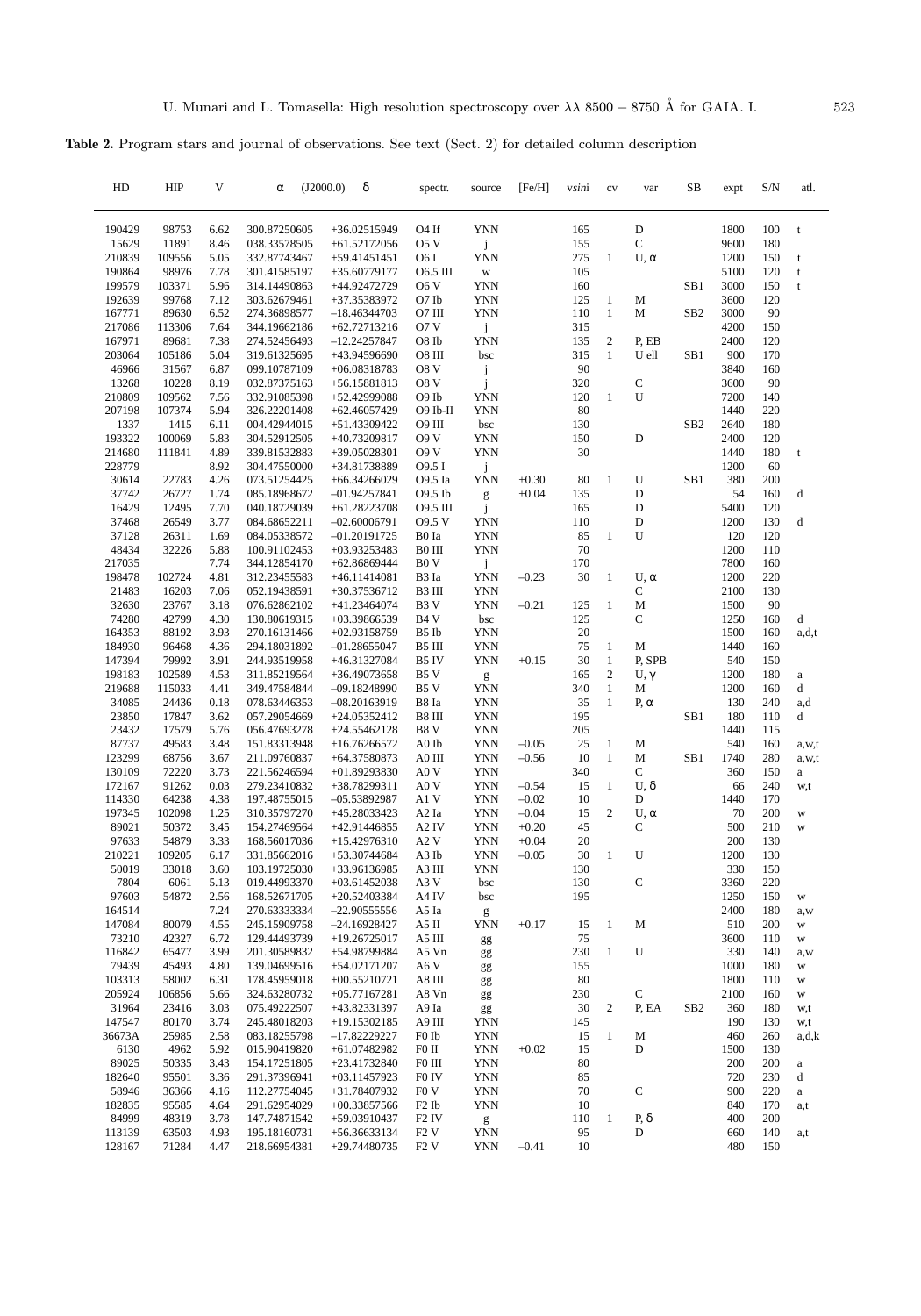Table 2. continued

| HD               | <b>HIP</b>      | V            | α                            | δ<br>(J2000.0)                 | spectr.                  | source                                                                                                                                                                                                                                                                                                                                                                                                                         | [Fe/H]              | vsini      | cv                           | var                 | SВ              | expt         | S/N        | atl.              |
|------------------|-----------------|--------------|------------------------------|--------------------------------|--------------------------|--------------------------------------------------------------------------------------------------------------------------------------------------------------------------------------------------------------------------------------------------------------------------------------------------------------------------------------------------------------------------------------------------------------------------------|---------------------|------------|------------------------------|---------------------|-----------------|--------------|------------|-------------------|
| 115604           | 64844           | 4.72         | 199.38598801                 | +40.57256275                   | F3 III                   | g                                                                                                                                                                                                                                                                                                                                                                                                                              | $+0.18$             | 15         | $\mathbf{1}$                 | $P, \delta$         |                 | 540          | 130        |                   |
| 26690            | 19719           | 5.29         | 063.38794242                 | $+07.71603410$                 | F3 V                     | YNN                                                                                                                                                                                                                                                                                                                                                                                                                            |                     | 60         |                              |                     |                 | 1800         | 170        | d                 |
| 195593           | 101214          | 6.21         | 307.74678964                 | +36.93584939                   | F5 Iab                   | <b>YNN</b>                                                                                                                                                                                                                                                                                                                                                                                                                     |                     |            |                              | D                   |                 | 1620         | 130        |                   |
| 92787            | 52469           | 5.18         | 160.88798925                 | +46.20403760                   | F5 III                   | bsc                                                                                                                                                                                                                                                                                                                                                                                                                            |                     | 55         |                              |                     |                 | 1250         | 200        |                   |
| 55052            | 34819           | 5.85         | 108.10994955                 | +24.12870291                   | F5 IV                    | <b>YNN</b>                                                                                                                                                                                                                                                                                                                                                                                                                     |                     | 75         |                              |                     |                 | 2160         | 165        |                   |
| 134083           | 73996           | 4.93         | 226.82477948                 | +24.86959294                   | F <sub>5</sub> V         | <b>YNN</b>                                                                                                                                                                                                                                                                                                                                                                                                                     | $+0.10$             | 50         |                              | $\mathbf C$         |                 | 600          | 150        |                   |
| 194093           | 100453          | 2.23         | 305.55708346                 | $+40.25668150$                 | F8 Ib                    | <b>YNN</b>                                                                                                                                                                                                                                                                                                                                                                                                                     | $-0.30$             | 10         | $\mathbf{1}$                 | U<br>C              |                 | 840          | 300        | t                 |
| 220657<br>9826   | 115623<br>7513  | 4.42<br>4.10 | 351.34442250<br>024.19990413 | $+23.40401243$<br>+41.40638491 | F8 IV<br>F8 <sub>V</sub> | <b>YNN</b><br><b>YNN</b>                                                                                                                                                                                                                                                                                                                                                                                                       | $-0.12*$<br>$+0.09$ | 85<br>10   |                              |                     |                 | 1020<br>700  | 290<br>170 | d, t<br>${\bf m}$ |
| 204867           | 106278          | 2.90         | 322.88966951                 | $-05.57115593$                 | G0 Ib                    | <b>YNN</b>                                                                                                                                                                                                                                                                                                                                                                                                                     | $-0.05$             | 15         | $\mathbf{1}$                 | M                   |                 | 260          | 270        | d                 |
| 111812           | 62763           | 4.93         | 192.92469926                 | $+27.54073393$                 | $G0$ III                 | <b>YNN</b>                                                                                                                                                                                                                                                                                                                                                                                                                     |                     | 80         |                              | $\mathbf C$         |                 | 600          | 190        |                   |
| 121370           | 67927           | 2.68         | 208.67131750                 | +18.39858742                   | G0 IV                    | <b>YNN</b>                                                                                                                                                                                                                                                                                                                                                                                                                     | $+0.19$             | 15         | $\mathbf{1}$                 | M                   | SB1             | 90           | 150        | k,s               |
| 95128            | 53721           | 5.03         | 164.86756582                 | +40.43012281                   | G0 <sub>V</sub>          | g                                                                                                                                                                                                                                                                                                                                                                                                                              | $+0.01$             | 5          |                              |                     |                 | 960          | 170        | $\rm{a}$          |
| 109358           | 61317           | 4.24         | 188.43788561                 | +41.35676779                   | G0 <sub>V</sub>          | g                                                                                                                                                                                                                                                                                                                                                                                                                              | $-0.19$             | 5          |                              |                     |                 | 400          | 200        |                   |
| 209750           | 109074          | 2.95         | 331.44593869                 | $-00.31982656$                 | G <sub>2</sub> Ib        | <b>YNN</b>                                                                                                                                                                                                                                                                                                                                                                                                                     | $+0.10$             | 10         |                              |                     |                 | 260          | 280        | d, t              |
| 161239           | 86731           | 5.73         | 265.84016161                 | +24.32764591                   | G2 III                   | g                                                                                                                                                                                                                                                                                                                                                                                                                              |                     | <15        |                              | $\mathbf C$         |                 | 1800         | 150        | t                 |
| 186408           | 96895           | 5.99         | 295.45453769                 | $+50.52544635$                 | G2V                      | <b>YNN</b>                                                                                                                                                                                                                                                                                                                                                                                                                     | $+0.06$             | 10         |                              | $\mathbf C$         |                 | 2100         | 160        |                   |
| 206859           | 107348          | 4.34         | 326.12787716                 | $+17.35004352$                 | G5 Ib                    | <b>YNN</b>                                                                                                                                                                                                                                                                                                                                                                                                                     | $-0.03$             | 15         |                              |                     |                 | 600          | 170        | d, t              |
| 52497            | 33927           | 5.20         | 105.60326930                 | $+24.21544652$                 | G5 II                    | <b>YNN</b>                                                                                                                                                                                                                                                                                                                                                                                                                     |                     | 10         |                              |                     |                 | 900          | 190        |                   |
| 18474            | 13965           | 5.47         | 044.95742747                 | +47.22063875                   | G5 III                   | bsc                                                                                                                                                                                                                                                                                                                                                                                                                            | $-0.20$             |            |                              | $\mathbf C$<br>U.RS |                 | 780          | 180        |                   |
| 82210<br>20630   | 46977<br>15457  | 4.54<br>4.84 | 143.62069943<br>049.83974536 | +69.83015419<br>$+03.36997055$ | G5 IV<br>G5 V            | bsc<br><b>YNN</b>                                                                                                                                                                                                                                                                                                                                                                                                              | $-0.34$<br>$-0.01$  | 10<br><15  | $\mathbf{1}$<br>$\mathbf{1}$ | P                   | SB <sub>1</sub> | 1250<br>1800 | 320<br>160 | d,t,m             |
| 48329            | 32246           | 3.06         | 100.98304088                 | $+25.13115531$                 | G8 Ib                    | <b>YNN</b>                                                                                                                                                                                                                                                                                                                                                                                                                     | $-0.05$             | <15        | $\mathbf{1}$                 | M                   |                 | 290          | 300        | d,t               |
| 208606           | 108209          | 6.17         | 328.83582745                 | +61.54181712                   | G8 Ib                    | $\mathbf{g}% _{0}$                                                                                                                                                                                                                                                                                                                                                                                                             |                     |            | $\mathbf{1}$                 | M                   |                 | 3120         | 180        |                   |
| 148387           | 80331           | 2.73         | 245.99794523                 | $+61.51407536$                 | G8 III                   | g                                                                                                                                                                                                                                                                                                                                                                                                                              | $-0.21$             | <15        |                              | D                   |                 | 100          | 210        |                   |
| 131156           | 72659           | 4.54         | 222.84701756                 | $+19.10063329$                 | G8 <sub>V</sub>          | <b>YNN</b>                                                                                                                                                                                                                                                                                                                                                                                                                     | $-0.15$             | 20         | $\mathbf{1}$                 | U, BY               |                 | 480          | 160        | m                 |
| 207089           | 107472          | 5.29         | 326.51816071                 | +22.94888549                   | K <sub>0</sub> Ib        | <b>YNN</b>                                                                                                                                                                                                                                                                                                                                                                                                                     | $+0.06$             |            | $\mathbf{1}$                 | M                   |                 | 600          | 190        |                   |
| 95689            | 54061           | 1.81         | 165.93265365                 | +61.75111888                   | K0 IIIab                 | bsc                                                                                                                                                                                                                                                                                                                                                                                                                            | $-0.20$             | <15        |                              | D                   | SB1             | 30           | 220        |                   |
| 124752           | 69400           | 8.52         | 213.11180064                 | $+67.58617881$                 | K <sub>0</sub> V         | g                                                                                                                                                                                                                                                                                                                                                                                                                              |                     |            |                              | $\mathbf C$         |                 | 4800         | 90         |                   |
| 52005            | 33715           | 5.73         | 105.06593512                 | $+16.07900547$                 | K3 Ib                    | kmn                                                                                                                                                                                                                                                                                                                                                                                                                            | $-0.21$             |            | $\mathbf{1}$                 | U                   |                 | 1200         | 190        | t                 |
| 156283           | 84380           | 3.16         | 258.76189282                 | $+36.80915527$                 | K3 II                    | <b>YNN</b>                                                                                                                                                                                                                                                                                                                                                                                                                     | $-0.18$             | <15        | $\mathbf{1}$                 | M                   |                 | 110          | 200        | ${\bf S}$         |
| 92523            | 52425           | 5.01         | 160.76683096                 | +69.07624525                   | K3 III                   | bsc                                                                                                                                                                                                                                                                                                                                                                                                                            | $-0.38$             | $<$ 20     |                              |                     |                 | 1250         | 340        |                   |
| 219134           | 114622<br>72607 | 5.57<br>2.07 | 348.31143134                 | +57.16763844                   | K3 V<br>K4 III           | <b>YNN</b>                                                                                                                                                                                                                                                                                                                                                                                                                     | $+0.20$             |            | $\mathbf{1}$                 | M                   |                 | 720<br>32    | 180<br>210 | ${\rm m}$         |
| 131873<br>200905 | 104060          | 3.72         | 222.67664751<br>316.23273251 | +74.15547596<br>+43.92785122   | K5 Ib-II                 | bsc<br><b>YNN</b>                                                                                                                                                                                                                                                                                                                                                                                                              | $-0.29$<br>$-0.45$  | <15<br><15 | $\mathbf{1}$                 | U                   |                 | 190          | 280        | m                 |
| 164058           | 87833           | 2.24         | 269.15157439                 | $+51.48895101$                 | K5 III                   | g                                                                                                                                                                                                                                                                                                                                                                                                                              | $-0.14$             | <15        | $\mathbf{1}$                 | M                   |                 | 46           | 250        |                   |
| 201091           | 104214          | 5.20         | 316.71181258                 | +38.74149446                   | K5 V                     | <b>YNN</b>                                                                                                                                                                                                                                                                                                                                                                                                                     | $-0.06$             | 10         | 3                            | U                   |                 | 1800         | 250        | ${\rm m}$         |
| 181475           | 95099           | 6.89         | 290.20130666                 | $-04.50248749$                 | K7 II                    | g                                                                                                                                                                                                                                                                                                                                                                                                                              |                     |            | $\boldsymbol{2}$             | U                   |                 | 1440         | 170        |                   |
| 70272            | 41075           | 4.25         | 125.70887544                 | +43.18837233                   | K7 III                   | <b>YNN</b>                                                                                                                                                                                                                                                                                                                                                                                                                     | $-0.03$             | $<$ 20     | $\mathbf{1}$                 | M                   |                 | 190          | 200        |                   |
| 201092           | 104217          | 6.05         | 316.71746843                 | +38.73441392                   | K7V                      | <b>YNN</b>                                                                                                                                                                                                                                                                                                                                                                                                                     | 0.00                | $<$ 25     | $\sqrt{2}$                   | U, IS               |                 | 1200         | 190        | t,m               |
| 44537            | 30520           | 4.92         | 096.22459158                 | +49.28789903                   | M0 Iab                   | <b>YNN</b>                                                                                                                                                                                                                                                                                                                                                                                                                     | $+0.08$             |            | $\sqrt{2}$                   | U, LC               |                 | 600          | 260        |                   |
| 89758            | 50801           | 3.06         | 155.58251355                 | +41.49943350                   | M0 III                   | <b>YNN</b>                                                                                                                                                                                                                                                                                                                                                                                                                     |                     |            | $\boldsymbol{2}$             | U, SR               | SB1             | 60           | 210        |                   |
| 147379           | 79755           | 8.61         | 244.18123674                 | $+67.23863768$                 | M <sub>0</sub> V         | g                                                                                                                                                                                                                                                                                                                                                                                                                              |                     |            | 1                            | U                   |                 | 3600         | 100        |                   |
| 204724           | 106140          | 4.52         | 322.48699859                 | +23.63882922                   | M1 III                   | <b>YNN</b>                                                                                                                                                                                                                                                                                                                                                                                                                     |                     |            | 1                            | U                   |                 | 390          | 240        |                   |
| 75632            |                 | 8.04         | 133.83750000                 | +70.79333333                   | M1 V                     | 1                                                                                                                                                                                                                                                                                                                                                                                                                              |                     |            |                              |                     |                 | 7200         | 160        |                   |
| 206936           | 107259<br>27989 | 4.23         | 325.87689561                 | +58.78005308<br>$+07.40703634$ | M2 Ia                    | <b>YNN</b>                                                                                                                                                                                                                                                                                                                                                                                                                     |                     |            | $\overline{2}$<br>$\sqrt{2}$ | U, SRC<br>U, L      |                 | 120          | 290        | m                 |
| 39801<br>23475   | 17884           | 0.45<br>4.39 | 088.79287161<br>057.38035594 | $+65.52600645$                 | M2 Iab<br>$M2$ II        | YNN<br><b>YNN</b>                                                                                                                                                                                                                                                                                                                                                                                                              |                     |            | $\sqrt{2}$                   | U, I                |                 | 12<br>120    | 350<br>220 | d,k               |
| 119228           | 66738           | 4.63         | 205.18455213                 | $+54.68166149$                 | M2 III                   | YNN                                                                                                                                                                                                                                                                                                                                                                                                                            | $+0.30$             |            | $\mathbf{1}$                 | U                   |                 | 660          | 360        |                   |
| 95735            | 54035           | 7.49         | 165.83588409                 | $+35.98146424$                 | M2V                      | <b>YNN</b>                                                                                                                                                                                                                                                                                                                                                                                                                     | $-0.20$             | 50         |                              |                     |                 | 2700         | 230        |                   |
| 190788           |                 | 7.93         | 301.45933333                 | $+25.46117222$                 | M3 I                     | $\mathbf{1}$                                                                                                                                                                                                                                                                                                                                                                                                                   |                     |            |                              |                     |                 | 2400         | 250        |                   |
| 97778            | 54951           | 4.56         | 168.80101292                 | $+23.09552528$                 | M3 II                    | $\mathbf{g}% _{0}$                                                                                                                                                                                                                                                                                                                                                                                                             |                     |            | $\boldsymbol{2}$             | U, L                |                 | 300          | 260        | k                 |
| 204599           | 105949          | 6.11         | 321.85542635                 | $+59.75011387$                 | M3 III                   | $\mathbf{g}% _{T}=\mathbf{g}_{T}=\mathbf{g}_{T}=\mathbf{g}_{T}=\mathbf{g}_{T}=\mathbf{g}_{T}=\mathbf{g}_{T}=\mathbf{g}_{T}=\mathbf{g}_{T}=\mathbf{g}_{T}=\mathbf{g}_{T}=\mathbf{g}_{T}=\mathbf{g}_{T}=\mathbf{g}_{T}=\mathbf{g}_{T}=\mathbf{g}_{T}=\mathbf{g}_{T}=\mathbf{g}_{T}=\mathbf{g}_{T}=\mathbf{g}_{T}=\mathbf{g}_{T}=\mathbf{g}_{T}=\mathbf{g}_{T}=\mathbf{g}_{T}=\mathbf{g}_{T}=\mathbf{g}_{T}=\mathbf{g}_{T}=\math$ |                     |            | $\sqrt{2}$                   | U, I                |                 | 780          | 240        |                   |
| 180617           | 94761           | 9.12         | 289.23164974                 | $+05.17214064$                 | M3 V                     | $\mathbf{g}% _{0}$                                                                                                                                                                                                                                                                                                                                                                                                             |                     |            |                              | $\mathbf C$         |                 | 3600         | 70         | d,t               |
| 14469            |                 | 7.55         | 035.52837500                 | $+56.60425000$                 | M <sub>4</sub> Iab       | $\mathbf{g}% _{T}=\mathbf{g}_{T}=\mathbf{g}_{T}=\mathbf{g}_{T}=\mathbf{g}_{T}=\mathbf{g}_{T}=\mathbf{g}_{T}=\mathbf{g}_{T}=\mathbf{g}_{T}=\mathbf{g}_{T}=\mathbf{g}_{T}=\mathbf{g}_{T}=\mathbf{g}_{T}=\mathbf{g}_{T}=\mathbf{g}_{T}=\mathbf{g}_{T}=\mathbf{g}_{T}=\mathbf{g}_{T}=\mathbf{g}_{T}=\mathbf{g}_{T}=\mathbf{g}_{T}=\mathbf{g}_{T}=\mathbf{g}_{T}=\mathbf{g}_{T}=\mathbf{g}_{T}=\mathbf{g}_{T}=\mathbf{g}_{T}=\math$ |                     |            |                              |                     |                 | 1800         | 260        |                   |
| 214665           | 111795          | 5.11         | 339.65778029                 | $+56.79571012$                 | M4 III                   | YNN                                                                                                                                                                                                                                                                                                                                                                                                                            |                     |            | $\boldsymbol{2}$             | U, I                |                 | 420          | 300        |                   |
| 175588           | 92791           | 4.22         | 283.62620294                 | $+36.89860518$                 | M4 III                   | g                                                                                                                                                                                                                                                                                                                                                                                                                              |                     |            | $\sqrt{2}$                   | U, SR               |                 | 120          | 250        |                   |
| 173739           | 91768           | 8.94         | 280.70090582                 | $+59.62601593$                 | M4 V                     | $\mathbf{1}$                                                                                                                                                                                                                                                                                                                                                                                                                   |                     |            |                              |                     |                 | 3600         | 140        |                   |
| 156014           | 84345           | 2.78         | 258.66192687                 | +14.39025314                   | M5 Ib                    | g                                                                                                                                                                                                                                                                                                                                                                                                                              |                     |            | $\sqrt{2}$                   | U, SRC              |                 | 15           | 200        | k                 |
| 132813<br>148783 | 73199<br>80704  | 4.63<br>4.83 | 224.39632979<br>247.16052050 | +65.93238126<br>+41.88169065   | M5 III<br>M6 III         | YNN<br>YNN                                                                                                                                                                                                                                                                                                                                                                                                                     | $+0.02$             |            | $\sqrt{2}$<br>$\sqrt{2}$     | U, SR<br>U, SRB     | SB1             | 110<br>85    | 220<br>290 |                   |
| 1326B            |                 | 11.06        | 004.55125000                 | +44.02333333                   | M6 V                     | $\mathbf{1}$                                                                                                                                                                                                                                                                                                                                                                                                                   |                     |            |                              |                     |                 | 5400         | 85         |                   |
| 170970           | 90723           | 7.42         | 277.64407163                 | $+36.24917176$                 | $M8$ III                 | $\mathbf{g}% _{T}=\mathbf{g}_{T}=\mathbf{g}_{T}=\mathbf{g}_{T}=\mathbf{g}_{T}=\mathbf{g}_{T}=\mathbf{g}_{T}=\mathbf{g}_{T}=\mathbf{g}_{T}=\mathbf{g}_{T}=\mathbf{g}_{T}=\mathbf{g}_{T}=\mathbf{g}_{T}=\mathbf{g}_{T}=\mathbf{g}_{T}=\mathbf{g}_{T}=\mathbf{g}_{T}=\mathbf{g}_{T}=\mathbf{g}_{T}=\mathbf{g}_{T}=\mathbf{g}_{T}=\mathbf{g}_{T}=\mathbf{g}_{T}=\mathbf{g}_{T}=\mathbf{g}_{T}=\mathbf{g}_{T}=\mathbf{g}_{T}=\math$ |                     |            | $\sqrt{2}$                   | U                   |                 | 900          | 140        |                   |
| 126327           | 70401           | 7.98         | 216.04838723                 | $+25.70384317$                 | M8e                      | YNN                                                                                                                                                                                                                                                                                                                                                                                                                            |                     |            | $\mathfrak{2}$               | U, SRB              |                 | 310          | 200        |                   |
|                  |                 |              |                              |                                |                          |                                                                                                                                                                                                                                                                                                                                                                                                                                |                     |            |                              |                     |                 |              |            |                   |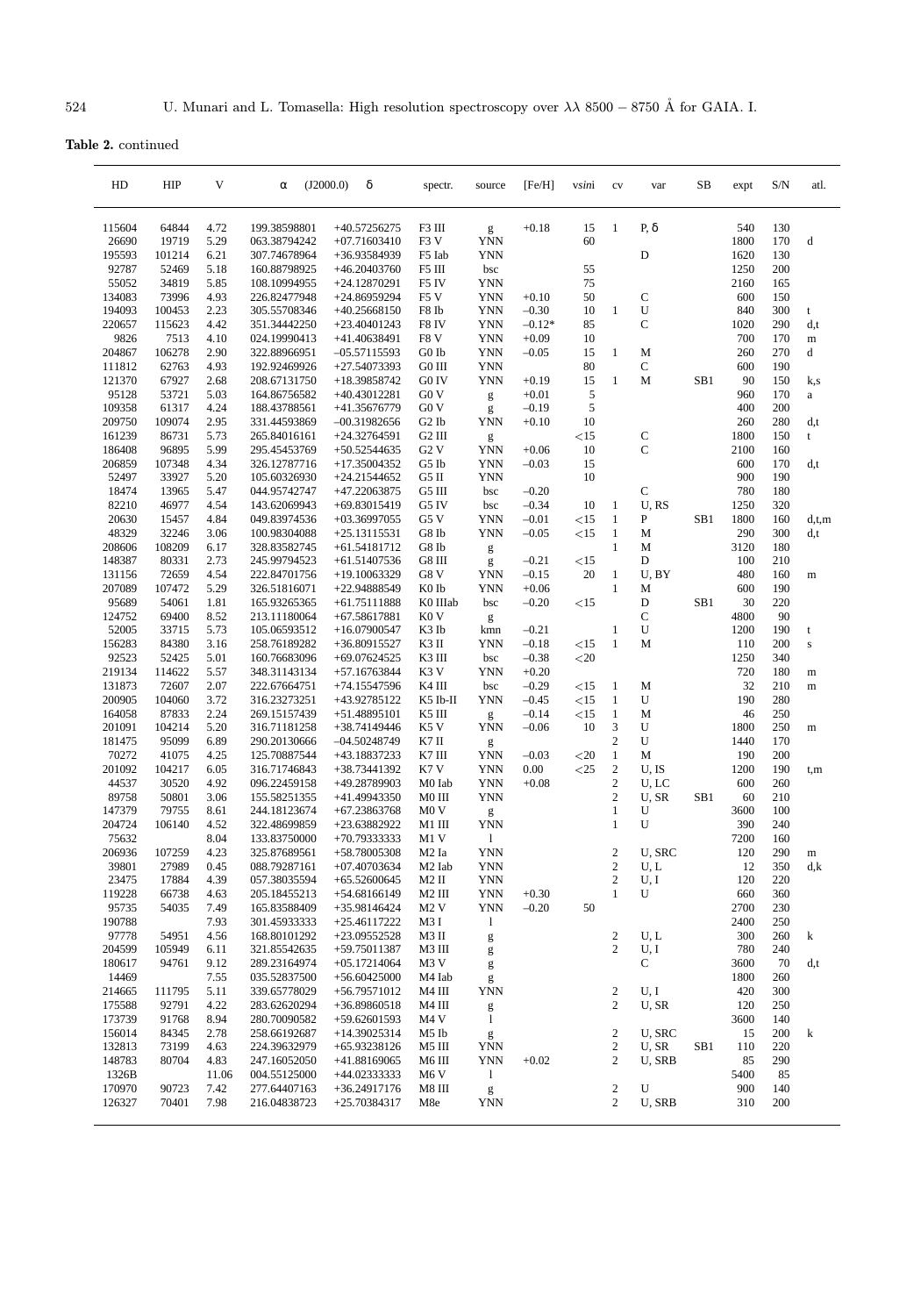

Fig. 1. Sample spectra of supergiant stars with identification of some of the strongest un-blended absorption lines (cf. Table 5)

Column 6. Spectral type.

Column 7. Source for the spectral type: YNN = Yamashita, Nariai & Norimoto (1977); w = Walborn (1973);  $g =$  Garcia (1989);  $l =$  Lang (1992);  $gg =$  Gray & Garrison (1989a,b); kmn = Keenan & McNeil (1989);  $j =$  Jaschek (1978); bsc = The Bright Star Catalogue, Hoffleit et al. (1991).

Column 8. [Fe/H] from Cayrel de Strobel et al. (1997);  $*$  from Taylor (1994).

Column 9. Projected rotational velocities from Uesugi & Fukuda (1982), in km s<sup>-1</sup>.

Column 10. cv: coarse variability from the Hipparcos Catalogue: 1 ≤ 0.06 mag; 2 = 0.06 – 0.6 mag; 3 ≥ 0.6 mag.

Column 11. var: variability type from the Hipparcos Catalogue:  $C = constant$  or not detected as variable;  $D = a$  duplicity-induced variability;  $M =$  possible microvariable (amplitude less than 0.03 mag);  $P =$  periodic variable; U = unsolved variable;  $\alpha = \alpha$  Cygni type;  $EB =$  eclipsing binary of  $\beta$  Lyrae type; SPB = slowly pulsating B star;  $\gamma = \gamma$  Cassiopeiae type;  $\delta = \delta$  Scuti type;  $EA =$  eclipsing binary of Algol type;  $RS = RS$ 

Canum Venaticurum type;  $BY = BY$  Draconis type; L,  $LC =$  slow irregular pulsating star; I,  $IS =$  irregular eruptive star; SR, SRB, SRC = semi-regular pulsating star;  $ell = rotating$  ellipsoidal.

Column 12. SB: spectroscopic binaries from Batten et al. (1989) catalogue; SB1 and SB2: single and double spectrum spectroscopic binary, respectively (for none of the three SB2 binaries the companion is expected to significally affect the spectral appearance of the primary over the  $\lambda \lambda$  8500 – 8750 Å range here investigated. Details on the three SB2 are given by Abhyankar 1958; Morrison & Conti 1978; Wright 1970).

Column 13. Total exposure time (seconds) accumulated over separated observations.

Column 14.  $S/N$  ratio for the continuum at 8570 Å.

Column 15. Atlases which include the same star (cf. Table 1):  $m =$  Montes & Martin (1998);  $a =$  Andrillat et al. (1995);  $s =$  Serote Roos et al. (1996);  $k =$  Kiehling (1987);  $d =$  Danks & Dennefeld (1994);  $t =$  Torres-Dodgen & Weaver (1993);  $w =$  Weaver & Torres-Dodgen (1995).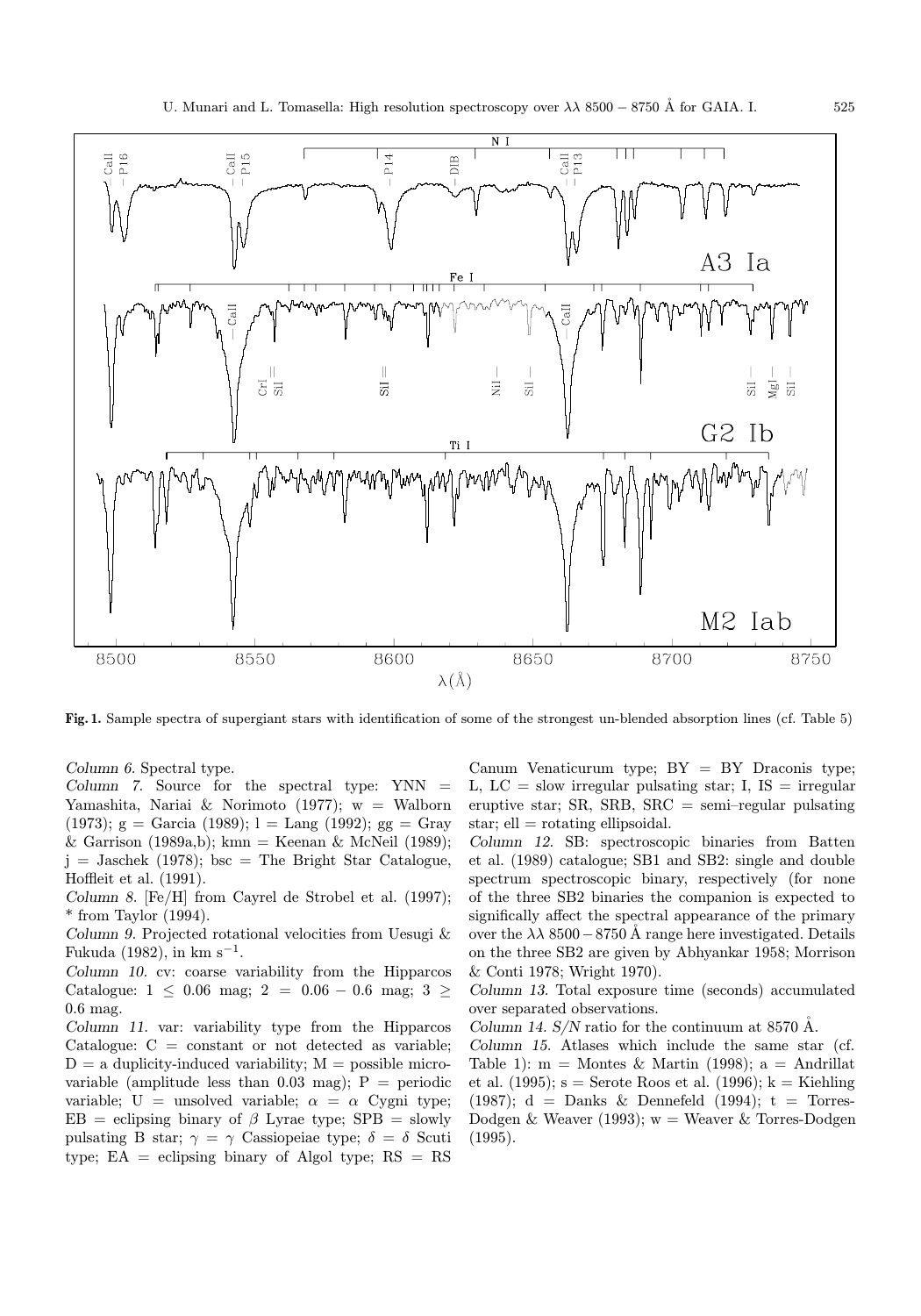

Fig. 2. Luminosity sequence at G5. Metallicity and rotational velocities from the literature (cf. Table 2)

All spectra are electronically available as continuum normalized ASCII files (from CDS at http://cdsweb.ustrasbg.fr/Abstract.html or from the personal web-page at http://ulisse.pd.astro.it/Astro/Atlases/), with a heliocentric corrected wavelength scale. The normalization to unity of Echelle spectra quite rarely is a trouble-free exercise, particularly when the wings of stark-broadened lines span a large fraction of an Echelle order (like in fast rotating early type stars). Continuum normalization was however necessary both to prepare the figures for the atlas and to overcome the largely variable shape of the Echelle order response (which depends on several factors: stellar color temperature, instrumental blaze-function, star's placing on the slit, uneven opacity of the CCD-dewar entrance window caused by condensing humidity, etc.). How difficult is the normalization of the continuum in hot stars can be easily guessed by considering a normal O star. In this case, the hydrogen Paschen 14 (at  $\lambda$  8598 Å, e.g. right at the center of the explored interval) has a peak absorption of just 1.5% the adjacent continuum in not-rotating stars, and therefore less than  $1\%$  in normally rotating stars. In the case of the O7 V star HD 217086 in Fig. 28 (which has

a rotational speed  $V \sin i = 315$  km s<sup>-1</sup>, cf. Table 2) the peak absorption in Paschen 14 reaches just ∼0.1% of the adjacent continuum. At such a level, to distinguish what is the profile of a stellar line and what instead is due to the instrumental blaze function is essentially impossible.

#### 3. The Atlas

Figure 1 shows spectra of A, G and M supergiants to provide identification for some of the strongest un-blended stellar absorption lines and the diffuse interstellar band at  $8620$  Å (which is sometimes the strongest feature in the spectra of  $O$  and  $B$  stars. The 8620  $\AA$  DIB will be investigated in detail later in this series). Apart from the Paschen and Ca II lines, the A-type spectra are dominated by strong N I absorptions, the G-type spectra present a large set of Fe I lines and the M-type show numerous and deep Ti I absorptions (cf. Table 4).

Figure 2 gives for the type G5 an example of what Figs. 5–28 (available only in electronic form) give for the other spectral types. They constitute the body of the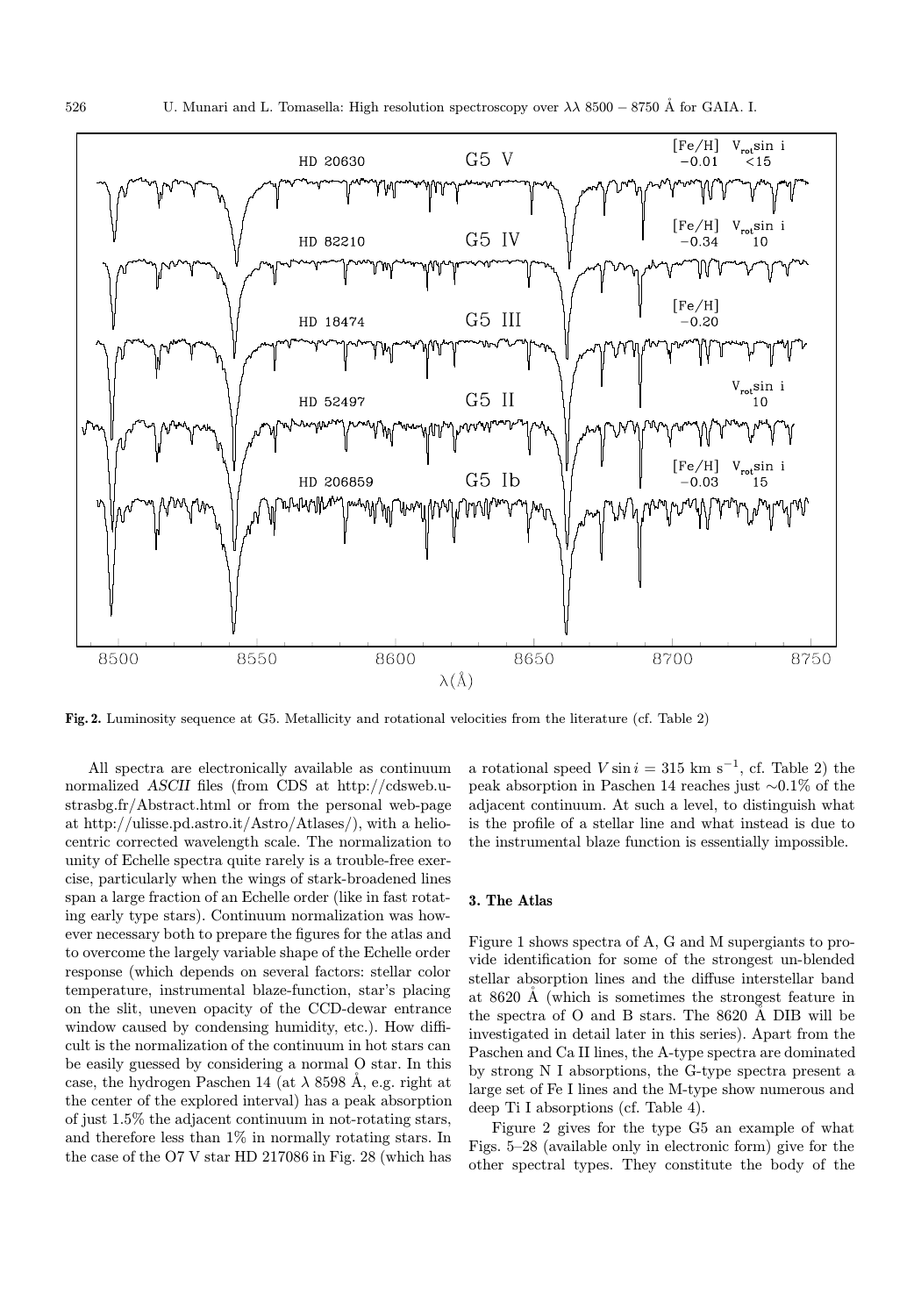present atlas. The spectra are arranged in luminosity sequences at selected spectral types. If available from the literature (cf. Table 2), the metallicity and the projected rotational velocity are given over each spectrum.

Figure 3 details how the selected wavelength region is the less affected by telluric absorptions in the near-IR (consecutive orders from an Echelle spectrum of a fast rotating B5 V star are plotted). Figure 4 (obtained from spectra of fast rotating main sequence B stars observed under high- and low-humidity conditions) shows in detail how marginal are the  $H_2$ 0 telluric absorptions in the  $\lambda \lambda$  8500 – 8750 Å range. Such weak telluric absorptions are sometimes visible in the high  $S/N$  spectra of this atlas, particularly when stellar lines are broad and shallow like in hot and fast rotating stars (cf. Figs. 27 and 28).

#### 4. Classification results

As Figs. 27 and 28 show, the spectral classification of Oand early B-type stars over the  $\lambda \lambda$  8500 – 8750 Å region is not trivial. Starting with type B8 the Ca II triplet lines become visible and over the whole B8 – M8 sequence the classification is made easy by a costantly growing number of metallic lines. The intensity of Ca II triplet lines relative to Paschen lines offers for B8 to F8 stars the same diagnostic tool as provided by the Ca II H&K vs. Balmer lines in the optical. Going from G to early M stars, the Paschen lines are not more visible, Ca II triplet lines progressively saturate and the classification criteria therefore shift more and more toward metallic lines like those of Si I, Mg I, Fe I and Ti I. The metallic lines at a given spectral type are as much abundant and strong as those used for classification in the optical. Therefore the  $\lambda \lambda 8500 -$ 8750 A spectra offer the same classification accuracy as spectra in the classical optical region of equivalent  $\Delta \lambda =$ 250 Å (like the  $\lambda \lambda$  3870 – 4120 Å interval centered on the Ca II H&K lines and the  $H_8$ ,  $H_\epsilon$  and  $H_\delta$  Balmer lines).

## 5. Toward a continuous classification scheme

For several metallic ions there is in this region the contemporaneous presence of absorption lines from the same multiplet as well as from multiplets of largely different excitation potential (cf. Table 4). This offers a bright prospect for a quantitative spectral classification. Later on in this series line ratios useful for a quantitative classification will be investigated (work based on extensive measurement of observational and Kurucz's synthetic spectra).

The actual stellar spectra are obviously continously distributed in temperature and luminosity even if all past and present classification systems have forced them into discrete bins (only qualitatively defined by a set of standards to compare with). With an expected harvest of some 10<sup>7</sup> extremely homogeneous spectra, GAIA is perfectly

suited to move forward the classification process into a continous and fully quantitative scheme. For all the spectroscopic targets GAIA will provide accurate astrometric distances, color temperature from multiband photometry and metallicities from spectroscopy. It should be therefore easy to derive an accurate and continous classification in terms of temperature, luminosity and metallicity from the equivalent width ratios of appropriately chosen absorption lines.

Acknowledgements. The encouragement by F. Favata, M. Perryman (ESA), P.L. Bernacca (Asiago), M.G. Lattanzi (Torino) as well as discussions with C. Chiosi (Padova), K. de Boer (Bonn), T.V. Tomov (Asiago) and H. Lamers (Utrecht) have been useful to this program. F. Castelli (Trieste) provided for the hottest stars synthetic spectra useful to check the continuum normalization procedure. The present investigation has been partially supported by ASI (Italian Space Agency) contract ARS-96-175 to CISAS, Univ. of Padova. We have greatly benefitted from extensive access to the SIMBAD database at CDS in Strasbourg.

#### References

- Abhyankar K.D., 1958, ApJS 4, 157
- Allen L.E., Strom K.M., 1995, AJ 109, 1379
- Andrillat Y., Jaschek C., Jaschek M., 1995, A&AS 112, 475
- Batten A.H., Fletcher J.M., MacCarthy D.G., 1989, 8th Catalogue of the Orbital Elements of Spectroscopic Binary Systems, Pub. DAO 17, 1
- Carquillat J.M., Jaschek C., Jaschek M., Ginestet N., 1997, A&AS 123, 5
- Cayrel de Strobel G., Soubiran C., Friel E.D., Ralite N., Fran¸cois P., 1997, A&AS 124, 299
- Danks A.C., Dennefeld M., 1994, PASP 106, 382
- Fluks M.A., Plez B., Thé R.S., de Winter D., Westerlund B.E., Steenman H.C., 1994, A&AS 105, 311
- Garcia B., 1989, CDS Catalog 3149
- Garcia-Vargas M.L., Mollá M., Bressan A., 1998, A&AS 130, 513
- Gilmore G., Perryman M., Lindegren L. Favata F., Hoeg E., Lattanzi M., Luri X., Mignard F., Roeser S., de Zeeuw P.T., 1998, Proc. SPIE Conf. 3350 (in press)
- Gray R.O., Garrison R.F., 1989a, ApJS 69, 301
- Gray R.O., Garrison R.F., 1989b, ApJS 70, 623
- Hoffleit D., Warren Jr. W.H., 1991, CDS Catalog 5050, The Bright Star Catalogue, 5th revised edition
- Jaschek M., 1978, CDS Inf. Bull. 15, 121
- Jaschek C., Andrillat Y., 1998, A&A 331, 314
- Keenan P.C., McNeil R.C., 1989, ApJS 71, 245
- Kiehling R., 1987, A&AS 69, 465
- Kirkpatrick J.D., Henry T.J., McCarthy D.W. Jr., 1991, ApJS 77, 417
- Lang K.R., 1992, Astrophysical Data: Planets and Stars. Springer-Verlag, New York, Inc.
- Montes D., Martin E.L., 1998, A&AS 128, 485
- Morgan W.W., Keenan P.C., Kellman E., 1943, An atlas of stellar spectra. Chicago Univ. Press
- Morgan W.W., Keenan P.C., 1973, ARA&A 11, 29
- Morrison N.D., Conti P.S., 1978, ApJ 224, 558